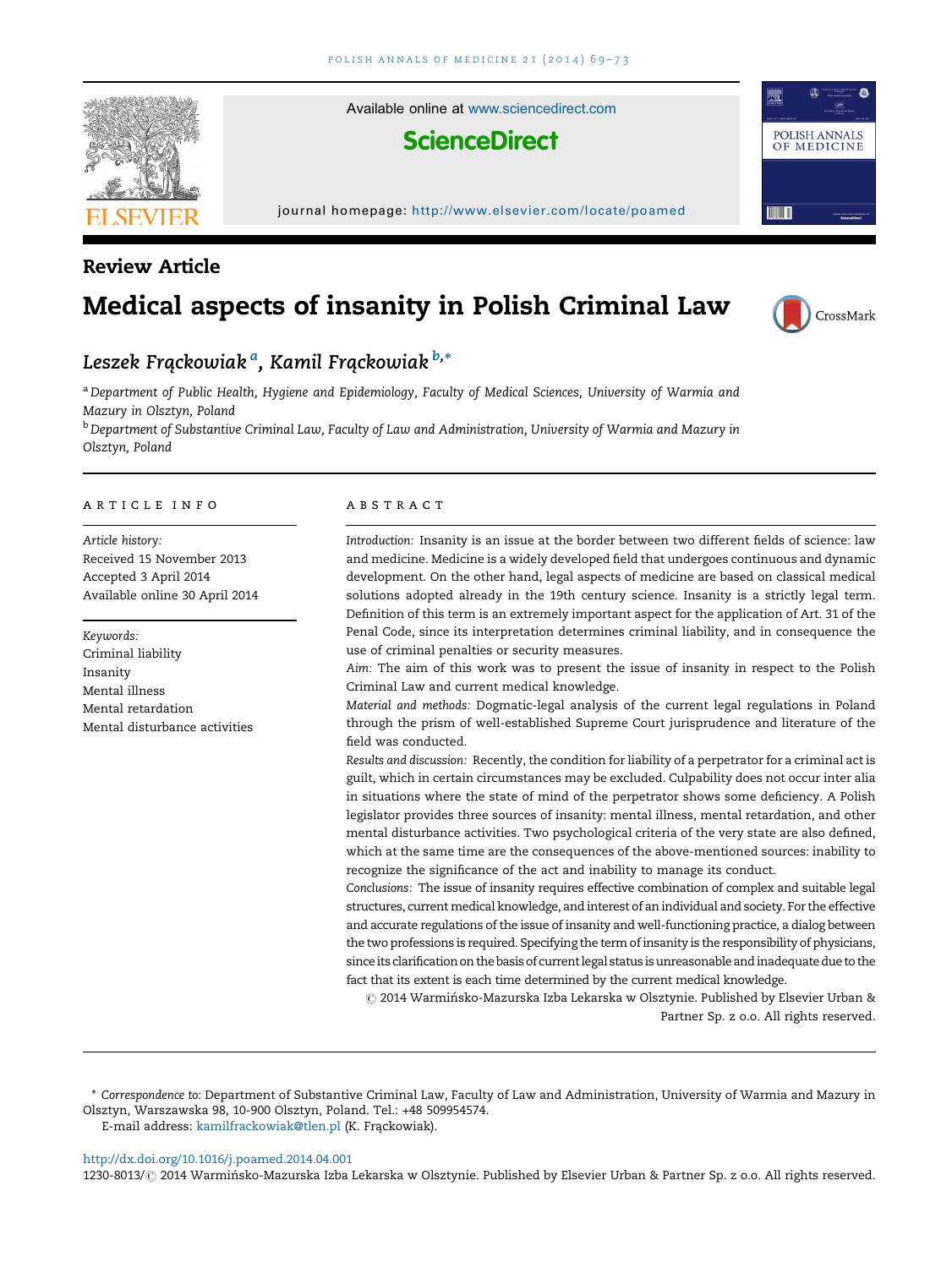# 1. Introduction

Insanity is an issue at the border between two different fields of science: law and medicine. Both disciplines have characteristic research methods, functions, purposes and fields of interest. Whereas the law, as a system of normative regulations, uses precise definitions, such as the criminal law which is based mainly on dichotomy of guilt vs. innocence, medicine allows no such divisions. The course of a disease is not uniform and there is no precise border between health and disease.

The object of research in medicine is always a human being. However, in the criminal law the priority is not a human being himself but the offense the individual committed, defined precisely by Art. 1 § 1 of the Penal Code as ''an act prohibited under penalty, by a law in force at the time of its commission."<sup>[1](#page-4-0)</sup> The criminal law explicitly indicates in Art. 3 of the Penal Code the principle of humanitarian action. This principle plays a major role in the aspect of insanity, because it obliges to perceive a human being not as a criminal, but as an individual affected by certain psychological or mental disorder, who is unable to properly and knowingly perform his/her social role and coexist peacefully with this society.

Though it is hard to expect lawyers to be experts in both law and medicine, it is indisputable that they should have elementary knowledge in this field, even despite the fact that Art. 193 of the Criminal Procedure Code requires calling expert witnesses, if in the criminal proceedings special knowledge is required to determine significant circumstances for deciding a case.<sup>2</sup> The need for cooperation is revealed not only in proceedings already pending and requiring calling expert witnesses, but also in the process of creating the law. Medicine is a widely advanced field, which undergoes constant and dynamic development. On the other hand, legal aspects of medicine are based on classical medical solutions adopted already in the 19th century science. Thus, the law becomes anachronistic, disjunctive to the rapid development of modern medicine.

Insanity is a strictly legal term. Definition of this term is an extremely important aspect for the application of Art. 31 of the Penal Code, since its interpretation determines criminal liability or lack of it, and in consequence the use of criminal penalty, which is a particularly severe tool affecting the recipient, the possibility of its modification or application of security measures.

# 2. Aim

The aim of this work was to present the issue of insanity in respect to the Polish Criminal Law and current medical knowledge.

# 3. Material and methods

Dogmatic-legal analysis of the current legal regulations in Poland through the prism of well-established Supreme Court jurisprudence and literature of the field was conducted.

## 4. Results and discussion

## 4.1. The essence of guilt

Guilt is a fundamental term of the criminal law and it has a dual role. Firstly, it has a legitimizing role, being the condition to the existence of criminal liability. According to Andrejew, it is a ''bulwark against objective liability.''[3](#page-4-0) Certainly, it is one of the elements constituting an offense. Under Art. 1 § 3 of the Penal Code ''the perpetrator of a prohibited act does not commit an offense if guilt cannot be attributed to him at the time of the commission of the act.'' Another expression of this is also a paremia nullum crimen sine culpa. This fact is also confirmed by the definition of crime derived from the standards of Art. 1 of the Penal Code: penal liability shall be incurred only by a person who commits an act prohibited under penalty, by a law in force at the time of its commission, as a crime or misdemeanor, prohibited, culpable and socially harmful to a greater extent than negligible. Consequently, not any prohibited act is a crime. To be the one, it also has to satisfy the criteria of objective antisocialness and guilt, which are differentiated based on a value criterion and reference points. Unlawfulness is the relation of an act to the law. According to Cieślak, the law has a positive value and its violation in the form of unlawfulness has to be inherently negative. Social noxiousness is characterized also by a negative judgment, and in this case value of legal rights is taken into account, which should remain unaffected. However, negative value of guilt is examined for possibility and obligation to avoid commission of the prohibited act of a considerable social noxiousness by the perpetrator.[4](#page-4-0)

Guilt is an element of the structure of a crime in the criminal law: prior to raising the question of the perpetrators' guilt it should be considered whether the act fulfills other features mentioned earlier. As a result, guilt in substantive law does not include objective conditions of liability. In addition, Cieślak indicates that guilt in such form, as understood by substantive criminal law, is a ''typical hypostasis,'' because it cannot be referred to as noun, but only as an adjective, as a culpable act. Therefore, the meaning of guilt itself should not be discussed, but conditions that must be satisfied for the act to be considered culpable should be defined. Cieślak has also given the explicitly formulated answer – it should be an act ''which in certain circumstances could and should have been avoided.''[4](#page-4-0)

In the current Penal Code, due to a variety of theories, no definition of guilt was included, although in accordance with the Draft Penal Code of 1997, an attempt at implementing a purely normative concept was made, despite the absence of historical basis and established position in Polish law.[5](#page-4-0)

On the basis of the current Penal Code, numerous definitions of guilt were formulated, which depending on the accepted theory demonstrate various significance. As said by Gardocki: ''guilt in the substantive criminal law is an offense personally alleged."<sup>[6](#page-4-0)</sup> On the other hand, Marek, as a supporter of comprehensive approach, claims that ''guilt in a criminal law, under provisions of this law, is the alleged relation between the perpetrator and the commitment of a prohibited act.''[5](#page-4-0) Thus, Polish doctrinal solutions oscillate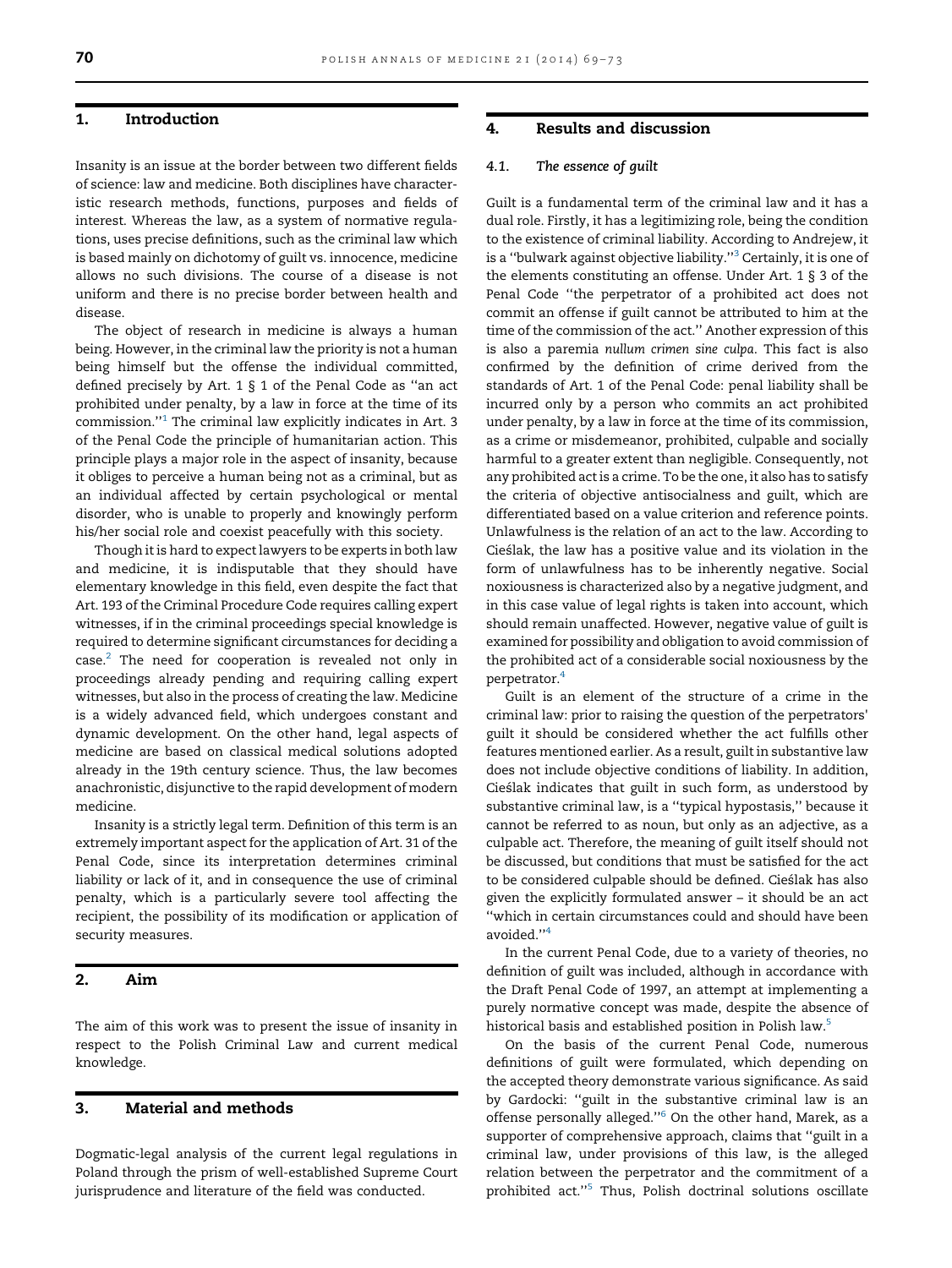within normative theories, in accordance with legislators' assumptions.

#### 4.2. Capacity to attribute guilt

At present, the condition of liability of a perpetrator for an offense is culpability, which however in certain circumstances, strictly limited by the law, may be excluded. Culpability does not occur in situations when the perpetrator has certain mental impairment or acts in abnormal situational conditions, despite normal mental function.

Under current law, a person 17 years of age, and in several cases specified in Art. 10 § 2 of the Penal Code, 15 years of age, who commits an act defined in this Act is subject to criminal liability. Mature persons are able to recognize the significance of their deeds and thus the proper conduct of their actions. A normal mental function that determines criminal liability and culpability is called sanity. This is a way of perceiving, thinking, feeling emotions and making decisions in accordance with mental norm. Sanity has no legal definition in the current criminal law. Clarifying the issue of sanity is therefore a very difficult task. The easiest and the most natural definition of sanity is the antonym of insanity. Such explanation is not precise enough, but conforms to requirements imposed by provisions of the Penal Code. There is not much controversy with regard to the fact that wide range of types and forms of human behaviors, moods and reactions, sanity should be defined particularly widely.

In the study of criminal law, attempts to define the essence of sanity are not isolated. The most common defect of the created definitions is referring to vague concepts, which thwarts any attempts because they contain error ignotum per ignotum. On the basis of Tarnawski's work, definition of sanity presented by various representatives of the doctrine may be cited. Krzymuski thinks it is the human ability, totally independent from the fact of committing a crime, to realize the relationship between human behavior and obligations imposed by law or to be autonomously guided by motives, which the law raises. Makarewicz calls sanity the total individual conditions of the perpetrator required to justify criminal liability. Berger orders to consider sanity from three sides. Moral aspect involves ''the ability of a normal human being to self-define according to the knowledge and realization of their act and its relation to the world,'' assuming the free coordination of acts with nature and external world, eliminating external and internal influences. The social aspect is ''a normal state of a human being in the sense of social similarity of a certain group, community."<sup>[7](#page-4-0)</sup> The medical point of view ''consists of determining total and normal nervous system of a subject.'' Definition of Znamierowski is ''sane is the one, who understands what is wrong and what is right, or the one who understands what is prohibited and mandated by the applicable norms, [. . .] who is able to control their motor impulses, subduing them according to their will. Such a sane person is every mentally healthy person.''[7](#page-4-0)

The opposite of sanity is insanity, defined in the Polish Criminal Law in Art. 31 § 1 of the Penal Code, which specifies that a person ''does not commit a crime, who, by reason of mental illness, mental retardation or other mental disturbance activities, could not act in time to recognize its significance or

to direct his actions.'' Between these states there are also intermediate situations, including substantially diminished sanity, referred to in Art. 31 § 2 of the Penal Code: ''If, at the time of the offense ability to recognize the importance of the act or conduct targeting was significantly reduced, the court may apply extraordinary mitigation of punishment.''

In the Polish Criminal Law there is a presumption of sanity, which means that there is a preliminary assumption of a mental capacity of the perpetrator. Thus, it is not required to prove the capacity to attribute guilt each time but only in the event of doubt, its absence in the form of insanity or possibly diminished sanity is established. Sanity and associated criminal liability are the rule, while insanity is the exception. It was precisely demonstrated by the Supreme Court in its judgment of 14 March 1974, by stating that "the issue of sanity of the defendant always requires consideration, when the subjects of judicial notice are crimes which either have no reasonable justification, or their motives are completely inadequate to the particular action.''[8](#page-4-0)

#### 4.3. Insanity

Insanity is not only a term in the legal language, but since the provisions of the Penal Code of 1969 it is also a term in language of the law. $9$  This is a state of being unable to be guilty and according to the maxim nullum crimen sine culpa, exempting perpetrator from the criminal liability by virtue of lack of crime, thus resulting in inability to judgment of sentence. In the jurisprudence of the Supreme Court there is an opinion that evaluation of insanity should always be related to a particular act and not abstractively defined[.10](#page-4-0)

Undoubtedly, lawyers are unable to independently decide whether in the particular case insanity or diminished sanity occurs, or diagnose mental health. Even with the help of psychiatry specialists this is not an easy task, since ''judicial psychiatry has not developed clinically reliable criteria to identify insanity or diminished sanity and methodology of scientific analysis of the principles of experts' assessment. No theory of sanity and absence of it was created, which would organize psychiatric, psychological and legal knowledge and could become the starting point of research hypotheses and its scientific verification; it has not been accomplished anywhere in the world. [. . .] The provision of sanity is a formal and legal structure, which has no direct mental designates in mental experiences of the perpetrator."<sup>[11](#page-4-0)</sup>

# 4.4. Methods of determining insanity

The study of law has developed three analytical methods of determining insanity: biological (psychiatric), psychological, and mixed (combined).

Biological method emphasizes only the sources of the state of insanity, with the exclusion of its consequences. This method is based on the statement that particular legal consequences of an act will not occur if the perpetrator suffers from mental disorder which is the cause of insanity. The disadvantage of this approach is focusing only on one side of the clinical manifestation of abnormal conditions, with no consideration of its consequences, since these conditions may not only disable sanity, but also diminish it to a varying degree.<sup>[9](#page-4-0)</sup>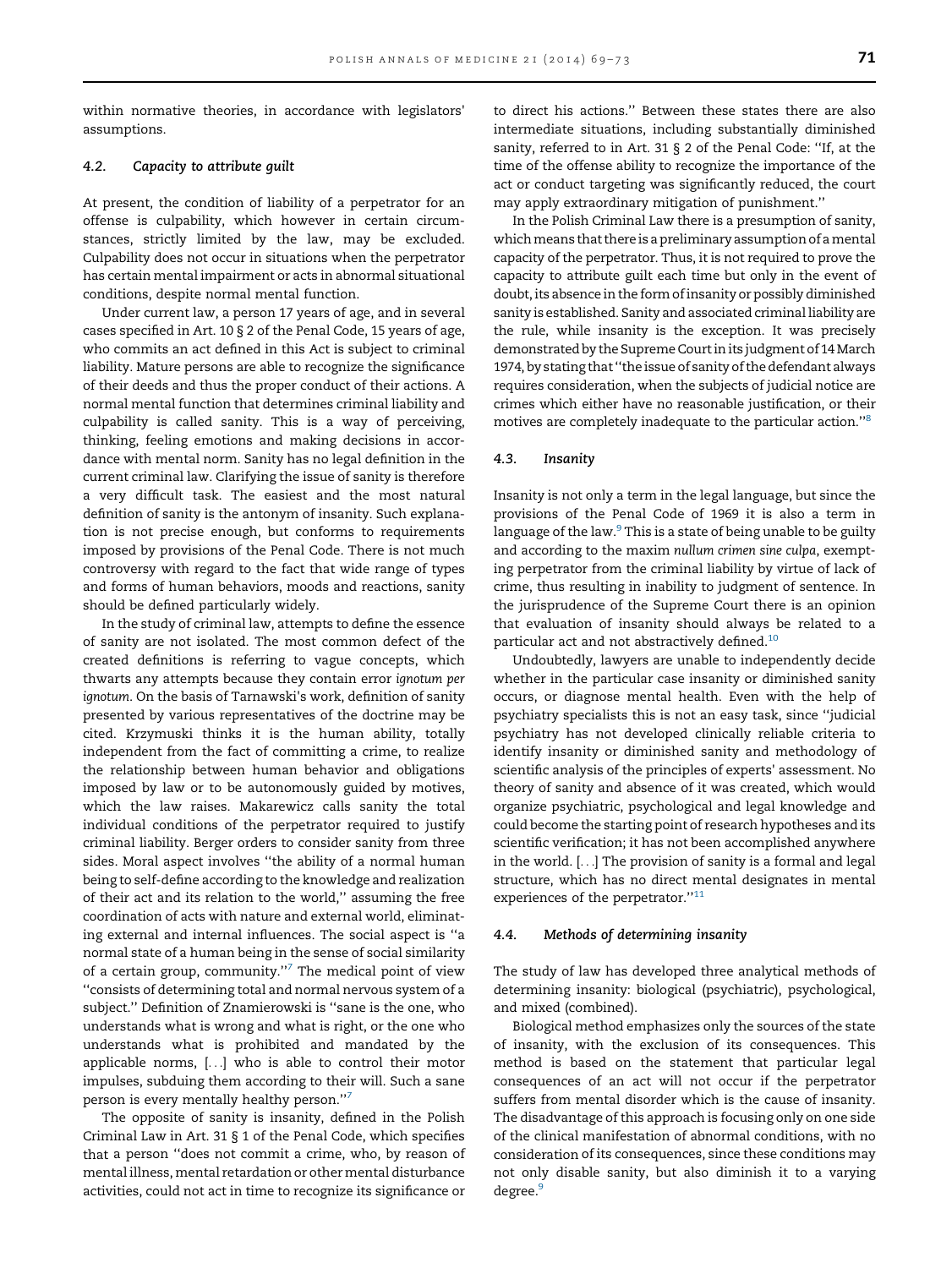Psychological method is the opposite of the previously discussed. It ignores the causes of insanity and concentrates on its consequences for the mental life. The disadvantage of this approach is missing the sources of insanity, which results in a significant widening of the extent as compared to insanity itself. Thus, it leads to the formation of irresponsibility and not insanity.

In view of the limitations of both the above methods, a combined method, which is the synthesis of the two, may be used. In the literature examples of referring to this method as medical or medical-legal may be found, which is a reference to its ''interdisciplinary'' character and emphasis of the need to use the expertise of specialists in the assessment of the perpetrator's sanity[.12](#page-4-0)

Definition of insanity in the Penal Code of 1997 on one hand is based on establishing the mental state of the perpetrator (inability to recognize the significance of an act or direct ones actions) and on the other hand determining the cause of this state (mental illness, mental retardation or other mental disturbance activities). Despite popularity of such an approach to insanity, several doubts concerning the doctrine have appeared. If definition of insanity directly resulting from the Penal Code is adopted, characterizing mental illness, mental retardation and ''other mental disturbance activities'' as constructional elements of insanity, then what are the causes of this state? Tarnawski speculates to define insanity only by means of psychological method, based on the opinion of Makarewicz, who has repeatedly emphasized superiority of psychological over mixed criterion, as an indication of the decisive role of the judge, while psychiatric criterion throws the entire burden on psychiatrists, who in this way in fact determine the criminal liability. In addition, he underlines that mixed method ''is only a phase of evolution leading to pure psychological method.''[11](#page-4-0) Determining insanity only by means of psychological method is not appropriate, since it considers this issue too broadly. Makarewicz has also overestimated the role of experts in the trial. It should not be forgotten that each evidence is subject to the discretion of the court and therefore lawyers are required to possess basic knowledge in psychiatry and psychology. The role of experts is to determine the state of health of the subject, but its legal assessment is in competence of the court. This does not however change the fact that psychological component plays a crucial role in determining either ''full'' or diminished sanity, or insanity. While it is possible to accept formula of insanity without psychiatric element, it is not possible without psychological criteria that identify the condition mentioned in Art. 31 § 1 and § 2 of the Penal Code. In accordance with the discussed method it should be determined whether any of the above biopsychiatric causes resulted in psychological effect, which was expressed in the Polish Penal Code as ''by reason of''. Thus, it is essential that abnormal biopsychiatric conditions affect the will and awareness. It is absolutely forbidden to use any automatisms for that purpose. In particular case under consideration, in order to establish insanity, occurrence of one of the causes defined in Art. 31 § 1 of the Penal Code and at least one consequence in the human mind is required. It is therefore argumented that a situation in which the perpetrator, who has no ability to recognize the importance of the act, is able to manage its conduct is not possible.

## 4.5. Sources of insanity (psychiatric criteria) and consequences of insanity (psychological criteria)

A Polish legislator provides three sources of insanity: mental illness, mental retardation, and other mental disturbance activities. Two psychological criteria of the very state are also defined, which at the same time are the consequences of the above-mentioned sources: inability to appreciate the significance of the act and inability to manage its conduct. The above consequences were contained in the simple alternative (inseparable), thus it is sufficient to prove the presence of at least one. It is however only superficially a simple alternative, since the situation in which the perpetrator, who has no ability to recognize the importance of the act, is able to manage its conduct is not possible. It should be remembered that discussed circumstances are the abilities, not permanent features of cognitive processes, so its state at a precisely specified time if reliable.

Inability to recognize the significance of an act is a disturbance of intellectual and cognitive processes, in contrast to another consequence of insanity, in which volitive malfunction is assumed. Such a division is not commonly accepted. Gierowski considers both consequences as two aspects of the same motivational process. Lernell emphasizes that ''inability to recognize the significance of an act exists when a human individual simply cannot realize what they are doing (in the 'ontological' sense, in terms of being), and also when they are not able to recognize the 'negative' consequence of their behavior [...]. Inability to 'recognize the significance of an act' refers to the sphere of awareness, which cannot accept the fact of doing a certain act or value judgment of this act. This is the case when the perpetrator is unfamiliar with elementary moral rules, minimum restraint required for normal social intercourse, concept of right and wrong.''[7](#page-4-0)

The ability to manage behavior refers to volitive sphere of the mind. Volitive acts are very complex processes, since they are strictly associated with awareness and emotions. It should be recalled that the concept of will in modern psychology was replaced by ''decision-making processes,'' which are defined as the selection of a course of action among several possibilities. It is difficult to agree with the opinion of many criminal lawyers that committing an offense is pursuant to an exercise of perpetrator's free will, which affects criminal liability. Modern psychology claims that the choice of a human being is determined by the existing situation, features of personality and self-control in motivational processes. Thus, the ability to manage behavior depends particularly on self-control, the essence of which is specified by Raykowski ''It involves conforming various contradictory desires and impulses, sources of which may be various regulatory mechanisms (i.e. attentional-emotional and cognitive) of one general strategy developed with organized information available to the subject.''[13](#page-4-0) Such an approach to self-control leads once again to the dilemma of whether an alternative approach in the consequences of insanity is sensible and correct.

Difficulty in defining discussed terms is shown by Gordon, who states, ''experts prove that current legal definition of mental components of sanity, which describes it as 'the ability to recognize the significance of the act or manage its conduct'